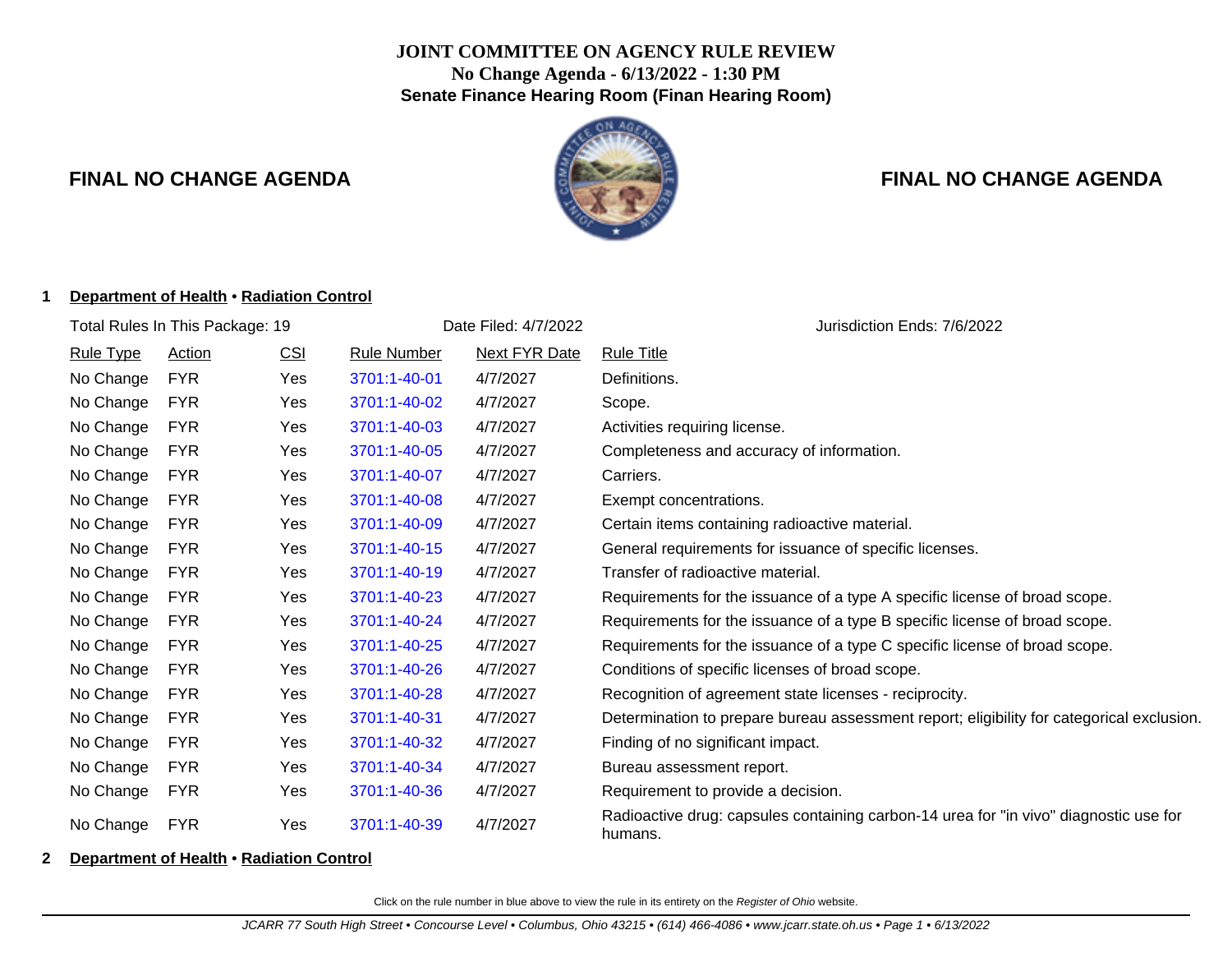#### **JOINT COMMITTEE ON AGENCY RULE REVIEW**

**6/13/2022 - 1:30 PM**

## **FINAL NO CHANGE AGENDA**

**Senate Finance Hearing Room (Finan Hearing Room)**

| Total Rules In This Package: 50 |            |     | Date Filed: 4/7/2022 |               | Jurisdiction Ends: 7/6/2022                                                                                                        |  |
|---------------------------------|------------|-----|----------------------|---------------|------------------------------------------------------------------------------------------------------------------------------------|--|
| <b>Rule Type</b>                | Action     | CSI | <b>Rule Number</b>   | Next FYR Date | <b>Rule Title</b>                                                                                                                  |  |
| No Change                       | <b>FYR</b> | Yes | 3701:1-58-02         | 4/7/2027      | Purpose and scope.                                                                                                                 |  |
| No Change                       | <b>FYR</b> | Yes | 3701:1-58-03         | 4/7/2027      | Maintenance of records.                                                                                                            |  |
| No Change                       | <b>FYR</b> | Yes | 3701:1-58-05         | 4/7/2027      | United States food and drug administration, other federal, and state requirements.                                                 |  |
| No Change                       | <b>FYR</b> | Yes | 3701:1-58-06         | 4/7/2027      | License required.                                                                                                                  |  |
| No Change                       | <b>FYR</b> | Yes | 3701:1-58-11         | 4/7/2027      | License issuance.                                                                                                                  |  |
| No Change                       | <b>FYR</b> | Yes | 3701:1-58-13         | 4/7/2027      | Radiation protection program changes.                                                                                              |  |
| No Change                       | <b>FYR</b> | Yes | 3701:1-58-14         | 4/7/2027      | Supervision.                                                                                                                       |  |
| No Change                       | <b>FYR</b> | Yes | 3701:1-58-23         | 4/7/2027      | Possession, use, and calibration of instruments used to measure the activity of unsealed<br>radioactive material.                  |  |
| No Change                       | <b>FYR</b> | Yes | 3701:1-58-24         | 4/7/2027      | Calibration of survey instruments.                                                                                                 |  |
| No Change                       | <b>FYR</b> | Yes | 3701:1-58-25         | 4/7/2027      | Determination of dosages of unsealed radioactive material for medical use.                                                         |  |
| No Change                       | <b>FYR</b> | Yes | 3701:1-58-27         | 4/7/2027      | Requirements for possession of sealed sources and brachytherapy sources.                                                           |  |
| No Change                       | <b>FYR</b> | Yes | 3701:1-58-28         | 4/7/2027      | Labeling of vials and syringes.                                                                                                    |  |
| No Change                       | <b>FYR</b> | Yes | 3701:1-58-29         | 4/7/2027      | Surveys of ambient radiation exposure rate.                                                                                        |  |
| No Change                       | <b>FYR</b> | Yes | 3701:1-58-31         | 4/7/2027      | Provision of mobile medical service.                                                                                               |  |
| No Change                       | <b>FYR</b> | Yes | 3701:1-58-32         | 4/7/2027      | Use of unsealed radioactive material for uptake, dilution, and excretion studies for which a<br>written directive is not required. |  |
| No Change                       | <b>FYR</b> | Yes | 3701:1-58-34         | 4/7/2027      | Use of unsealed radioactive material for imaging and localization studies for which a written<br>directive is not required.        |  |
| No Change                       | <b>FYR</b> | Yes | 3701:1-58-38         | 4/7/2027      | Safety instruction for unsealed radioactive material.                                                                              |  |
| No Change                       | <b>FYR</b> | Yes | 3701:1-58-39         | 4/7/2027      | Safety precautions for unsealed radioactive material.                                                                              |  |
| No Change                       | <b>FYR</b> | Yes | 3701:1-58-44         | 4/7/2027      | Surveys after source implant and removal.                                                                                          |  |
| No Change                       | <b>FYR</b> | Yes | 3701:1-58-45         | 4/7/2027      | Brachytherapy sources accountability.                                                                                              |  |
| No Change                       | <b>FYR</b> | Yes | 3701:1-58-46         | 4/7/2027      | Safety instruction for manual brachytherapy.                                                                                       |  |
| No Change                       | <b>FYR</b> | Yes | 3701:1-58-47         | 4/7/2027      | Safety precautions for manual brachytherapy.                                                                                       |  |
| No Change                       | <b>FYR</b> | Yes | 3701:1-58-48         | 4/7/2027      | Calibration measurements of brachytherapy sources.                                                                                 |  |
| No Change                       | <b>FYR</b> | Yes | 3701:1-58-50         | 4/7/2027      | Therapy-related computer systems for manual brachytherapy.                                                                         |  |
| No Change                       | <b>FYR</b> | Yes | 3701:1-58-56         | 4/7/2027      | Surveys of patients and human research subjects treated with a remote afterloader unit.                                            |  |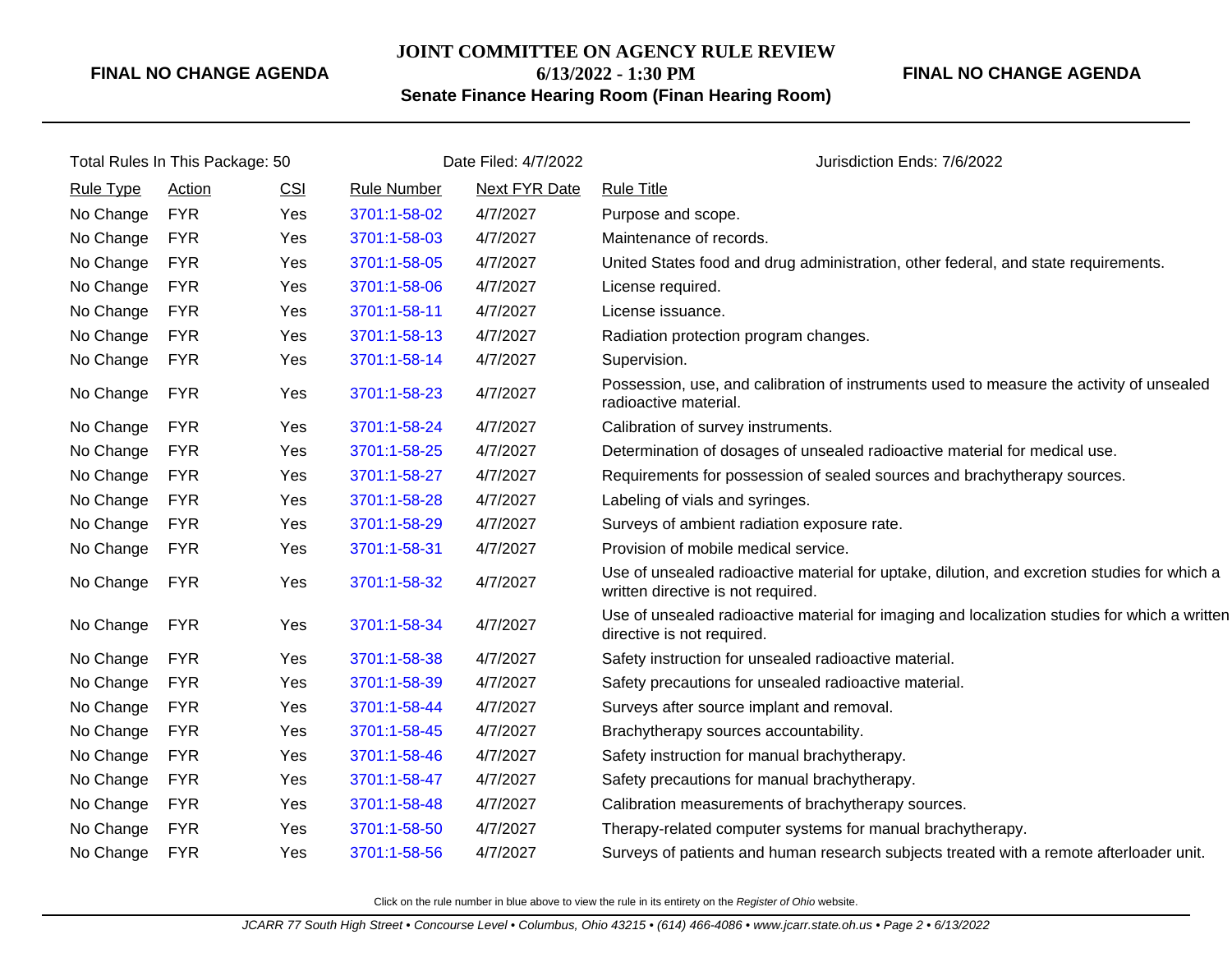#### **JOINT COMMITTEE ON AGENCY RULE REVIEW**

**6/13/2022 - 1:30 PM**

**FINAL NO CHANGE AGENDA**

## **Senate Finance Hearing Room (Finan Hearing Room)**

|   | No Change | <b>FYR</b>                               | Yes | 3701:1-58-57 | 4/7/2027 | Installation, maintenance, adjustment, and repair of remote afterloader units, teletherapy<br>units, and gamma stereotactic radiosurgery units. |
|---|-----------|------------------------------------------|-----|--------------|----------|-------------------------------------------------------------------------------------------------------------------------------------------------|
|   | No Change | <b>FYR</b>                               | Yes | 3701:1-58-59 | 4/7/2027 | Safety precautions for remote afterloader units, teletherapy units, and gamma stereotactic<br>radiosurgery units.                               |
|   | No Change | <b>FYR</b>                               | Yes | 3701:1-58-60 | 4/7/2027 | Dosimetry equipment.                                                                                                                            |
|   | No Change | <b>FYR</b>                               | Yes | 3701:1-58-61 | 4/7/2027 | Full calibration measurements on teletherapy units.                                                                                             |
|   | No Change | <b>FYR</b>                               | Yes | 3701:1-58-62 | 4/7/2027 | Full calibration measurements on remote afterloader units.                                                                                      |
|   | No Change | <b>FYR</b>                               | Yes | 3701:1-58-63 | 4/7/2027 | Full calibration measurements on gamma stereotactic radiosurgery units.                                                                         |
|   | No Change | <b>FYR</b>                               | Yes | 3701:1-58-64 | 4/7/2027 | Periodic spot-checks for teletherapy units.                                                                                                     |
|   | No Change | <b>FYR</b>                               | Yes | 3701:1-58-65 | 4/7/2027 | Periodic spot-checks for remote afterloader units.                                                                                              |
|   | No Change | <b>FYR</b>                               | Yes | 3701:1-58-66 | 4/7/2027 | Periodic spot-checks for gamma stereotactic radiosurgery units.                                                                                 |
|   | No Change | <b>FYR</b>                               | Yes | 3701:1-58-67 | 4/7/2027 | Additional technical requirements for mobile remote afterloader units.                                                                          |
|   | No Change | <b>FYR</b>                               | Yes | 3701:1-58-68 | 4/7/2027 | Radiation surveys for remote afterloader units, teletherapy units, and gamma stereotactic<br>radiosurgery units.                                |
|   | No Change | <b>FYR</b>                               | Yes | 3701:1-58-70 | 4/7/2027 | Therapy-related computer systems for remote afterloader units, teletherapy units, and<br>gamma stereotactic radiosurgery units.                 |
|   | No Change | <b>FYR</b>                               | Yes | 3701:1-58-72 | 4/7/2027 | Other medical uses of radioactive material or radiation from radioactive material.                                                              |
|   | No Change | <b>FYR</b>                               | Yes | 3701:1-58-74 | 4/7/2027 | Records of radiation protection program changes.                                                                                                |
|   | No Change | <b>FYR</b>                               | Yes | 3701:1-58-75 | 4/7/2027 | Records of written directives.                                                                                                                  |
|   | No Change | <b>FYR</b>                               | Yes | 3701:1-58-76 | 4/7/2027 | Records for procedures for administrations requiring a written directive.                                                                       |
|   | No Change | <b>FYR</b>                               | Yes | 3701:1-58-77 | 4/7/2027 | Records of calibrations of instruments used to measure the activity of unsealed radioactive<br>material.                                        |
|   | No Change | <b>FYR</b>                               | Yes | 3701:1-58-78 | 4/7/2027 | Records of radiation survey instrument calibrations.                                                                                            |
|   | No Change | <b>FYR</b>                               | Yes | 3701:1-58-79 | 4/7/2027 | Records of dosages of unsealed radioactive material for medical use.                                                                            |
|   | No Change | <b>FYR</b>                               | Yes | 3701:1-58-80 | 4/7/2027 | Records of leaks tests and inventory of sealed sources and brachytherapy sources.                                                               |
|   | No Change | <b>FYR</b>                               | Yes | 3701:1-58-81 | 4/7/2027 | Records of surveys for ambient radiation exposure rate.                                                                                         |
|   | No Change | <b>FYR</b>                               | Yes | 3701:1-58-82 | 4/7/2027 | Records of the release of individuals containing unsealed radioactive material or implants<br>containing radioactive material.                  |
|   | No Change | <b>FYR</b>                               | Yes | 3701:1-58-83 | 4/7/2027 | Records of mobile medical services.                                                                                                             |
|   | No Change | <b>FYR</b>                               | Yes | 3701:1-58-84 | 4/7/2027 | Records of decay-in-storage.                                                                                                                    |
|   | No Change | <b>FYR</b>                               | Yes | 3701:1-58-85 | 4/7/2027 | Records of molybdenum-99, strontium-82, and strontium-85 concentrations.                                                                        |
| 3 |           | Department of Health • Radiation Control |     |              |          |                                                                                                                                                 |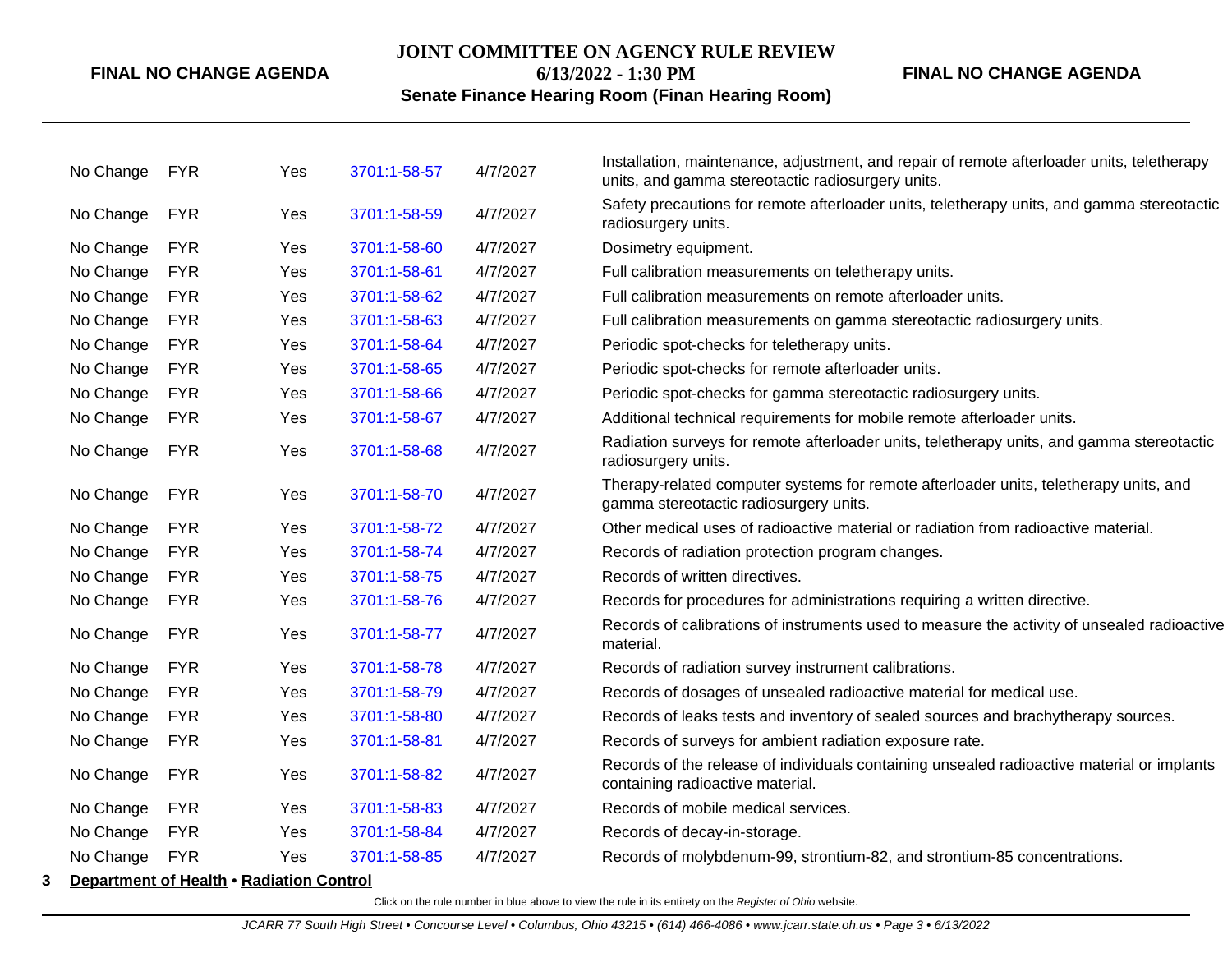## **JOINT COMMITTEE ON AGENCY RULE REVIEW**

**6/13/2022 - 1:30 PM**

## **Senate Finance Hearing Room (Finan Hearing Room)**

**FINAL NO CHANGE AGENDA**

|   | Total Rules In This Package: 15 |                                          | Date Filed: 4/7/2022 |                    | Jurisdiction Ends: 7/6/2022 |                                                                                                                                                            |
|---|---------------------------------|------------------------------------------|----------------------|--------------------|-----------------------------|------------------------------------------------------------------------------------------------------------------------------------------------------------|
|   | <b>Rule Type</b>                | Action                                   | CSI                  | <b>Rule Number</b> | Next FYR Date               | <b>Rule Title</b>                                                                                                                                          |
|   | No Change                       | <b>FYR</b>                               | Yes                  | 3701:1-58-87       | 4/7/2027                    | Records of surveys after source implant and removal.                                                                                                       |
|   | No Change                       | <b>FYR</b>                               | Yes                  | 3701:1-58-88       | 4/7/2027                    | Records of brachytherapy source accountability.                                                                                                            |
|   | No Change                       | <b>FYR</b>                               | Yes                  | 3701:1-58-89       | 4/7/2027                    | Records of calibration measurements of brachytherapy sources.                                                                                              |
|   | No Change                       | <b>FYR</b>                               | Yes                  | 3701:1-58-90       | 4/7/2027                    | Records of decay of strontium-90 sources for ophthalmic treatments.                                                                                        |
|   | No Change                       | <b>FYR</b>                               | Yes                  | 3701:1-58-91       | 4/7/2027                    | Records of installation, maintenance, adjustment, and repair of remote afterloader units,<br>teletherapy units, and gamma stereotactic radiosurgery units. |
|   | No Change                       | <b>FYR</b>                               | Yes                  | 3701:1-58-92       | 4/7/2027                    | Records of safety procedures for remote afterloaders, teletherapy units, or gamma<br>stereotactic radiosurgery units.                                      |
|   | No Change                       | <b>FYR</b>                               | Yes                  | 3701:1-58-93       | 4/7/2027                    | Records of dosimetry equipment used with remote afterloader units, teletherapy units, and<br>gamma stereotactic radiosurgery units.                        |
|   | No Change                       | <b>FYR</b>                               | Yes                  | 3701:1-58-94       | 4/7/2027                    | Records of full calibrations for teletherapy units, remote afterloader units, and gamma<br>stereotactic radiosurgery units.                                |
|   | No Change                       | <b>FYR</b>                               | Yes                  | 3701:1-58-95       | 4/7/2027                    | Records of periodic spot-checks for teletherapy units.                                                                                                     |
|   | No Change                       | <b>FYR</b>                               | Yes                  | 3701:1-58-96       | 4/7/2027                    | Records of periodic spot-checks for remote afterloader units.                                                                                              |
|   | No Change                       | <b>FYR</b>                               | Yes                  | 3701:1-58-97       | 4/7/2027                    | Records of periodic spot-checks for gamma stereotactic radiosurgery units.                                                                                 |
|   | No Change                       | <b>FYR</b>                               | Yes                  | 3701:1-58-98       | 4/7/2027                    | Records of additional technical requirements for mobile remote afterloader units.                                                                          |
|   | No Change                       | <b>FYR</b>                               | Yes                  | 3701:1-58-99       | 4/7/2027                    | Records of surveys of therapeutic treatment units.                                                                                                         |
|   | No Change                       | <b>FYR</b>                               | Yes                  | 3701:1-58-102      | 4/7/2027                    | Report and notification of a dose to an embryo/fetus or a nursing child.                                                                                   |
|   | No Change                       | <b>FYR</b>                               | Yes                  | 3701:1-58-103      | 4/7/2027                    | Report of a leaking source.                                                                                                                                |
| 4 |                                 | Department of Health . Radiation Control |                      |                    |                             |                                                                                                                                                            |
|   |                                 | Total Rules In This Package: 22          |                      |                    | Date Filed: 4/7/2022        | Jurisdiction Ends: 7/6/2022                                                                                                                                |
|   | <b>Rule Type</b>                | Action                                   | CSI                  | <b>Rule Number</b> | Next FYR Date               | <b>Rule Title</b>                                                                                                                                          |
|   | No Change                       | <b>FYR</b>                               | Yes                  | 3701:1-48-01       | 4/7/2027                    | Definitions.                                                                                                                                               |
|   | No Change                       | <b>FYR</b>                               | Yes                  | 3701:1-48-02       | 4/7/2027                    | Purpose and scope.                                                                                                                                         |
|   | No Change                       | <b>FYR</b>                               | Yes                  | 3701:1-48-03       | 4/7/2027                    | Application for a specific license.                                                                                                                        |
|   | No Change                       | <b>FYR</b>                               | Yes                  | 3701:1-48-04       | 4/7/2027                    | Specific license for industrial radiography.                                                                                                               |
|   | No Change                       | <b>FYR</b>                               | Yes                  | 3701:1-48-05       | 4/7/2027                    | Performance requirements for industrial radiography equipment.                                                                                             |
|   | No Change                       | <b>FYR</b>                               | Yes                  | 3701:1-48-06       | 4/7/2027                    | Limits on external radiation levels from storage containers and source changers.                                                                           |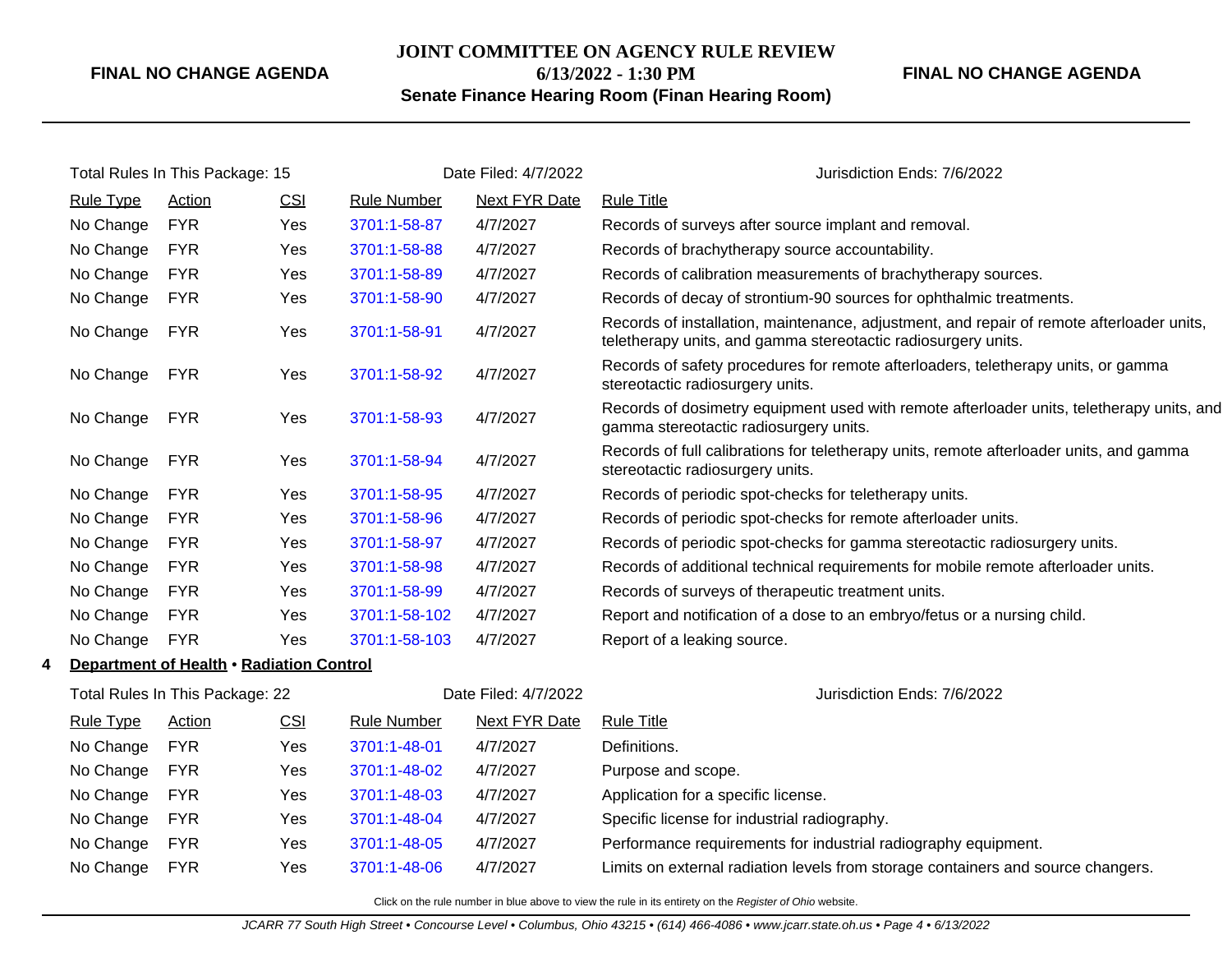## **JOINT COMMITTEE ON AGENCY RULE REVIEW 6/13/2022 - 1:30 PM**

**FINAL NO CHANGE AGENDA**

## **Senate Finance Hearing Room (Finan Hearing Room)**

|   | No Change        | <b>FYR</b>                     | Yes | 3701:1-48-07       | 4/7/2027             | Locking of radiographic exposure devices, storage containers and source containers.                                                                              |
|---|------------------|--------------------------------|-----|--------------------|----------------------|------------------------------------------------------------------------------------------------------------------------------------------------------------------|
|   | No Change        | <b>FYR</b>                     | Yes | 3701:1-48-08       | 4/7/2027             | Radiation survey instruments.                                                                                                                                    |
|   | No Change        | <b>FYR</b>                     | Yes | 3701:1-48-09       | 4/7/2027             | Leak testing and replacement of sealed sources.                                                                                                                  |
|   | No Change        | <b>FYR</b>                     | Yes | 3701:1-48-10       | 4/7/2027             | Quarterly inventory.                                                                                                                                             |
|   | No Change        | <b>FYR</b>                     | Yes | 3701:1-48-11       | 4/7/2027             | Inspection and maintenance of radiographic exposure devices, transport and storage<br>containers, associated equipment, source changers, and survey instruments. |
|   | No Change        | <b>FYR</b>                     | Yes | 3701:1-48-12       | 4/7/2027             | Permanent radiographic installations.                                                                                                                            |
|   | No Change        | <b>FYR</b>                     | Yes | 3701:1-48-13       | 4/7/2027             | Labeling, storage, and transportation.                                                                                                                           |
|   | No Change        | <b>FYR</b>                     | Yes | 3701:1-48-14       | 4/7/2027             | Conducting industrial radiographic operations.                                                                                                                   |
|   | No Change        | <b>FYR</b>                     | Yes | 3701:1-48-15       | 4/7/2027             | Radiation safety officer for industrial radiography.                                                                                                             |
|   | No Change        | <b>FYR</b>                     | Yes | 3701:1-48-16       | 4/7/2027             | Training.                                                                                                                                                        |
|   | No Change        | <b>FYR</b>                     | Yes | 3701:1-48-17       | 4/7/2027             | Operating and emergency procedures.                                                                                                                              |
|   | No Change        | <b>FYR</b>                     | Yes | 3701:1-48-18       | 4/7/2027             | Supervision of radiographer's assistants.                                                                                                                        |
|   | No Change        | <b>FYR</b>                     | Yes | 3701:1-48-20       | 4/7/2027             | Radiation surveys.                                                                                                                                               |
|   | No Change        | <b>FYR</b>                     | Yes | 3701:1-48-21       | 4/7/2027             | Surveillance.                                                                                                                                                    |
|   | No Change        | <b>FYR</b>                     | Yes | 3701:1-48-22       | 4/7/2027             | Posting.                                                                                                                                                         |
|   | No Change        | <b>FYR</b>                     | Yes | 3701:1-48-24       | 4/7/2027             | Notifications.                                                                                                                                                   |
| 5 |                  | Department of Public Safety .  |     |                    |                      |                                                                                                                                                                  |
|   |                  | Total Rules In This Package: 2 |     |                    | Date Filed: 4/1/2022 | Jurisdiction Ends: 6/30/2022                                                                                                                                     |
|   | <b>Rule Type</b> | <b>Action</b>                  | CSI | <b>Rule Number</b> | <b>Next FYR Date</b> | <b>Rule Title</b>                                                                                                                                                |
|   | No Change        | <b>FYR</b>                     | Yes | 4501-53-10         | 4/1/2027             | Administrative actions.                                                                                                                                          |
|   | No Change        | <b>FYR</b>                     | Yes | 4501-53-13         | 4/1/2027             | Private provider insurance.                                                                                                                                      |
| 6 |                  |                                |     |                    |                      | Department of Rehabilitation and Correction . Division of Parole and Community Services                                                                          |
|   |                  | Total Rules In This Package: 4 |     |                    | Date Filed: 4/7/2022 | Jurisdiction Ends: 7/6/2022                                                                                                                                      |
|   | <b>Rule Type</b> | <b>Action</b>                  | CSI | <b>Rule Number</b> | <b>Next FYR Date</b> | <b>Rule Title</b>                                                                                                                                                |
|   | No Change        | <b>FYR</b>                     | No  | 5120:1-5-02        | 4/7/2027             | Establishment of joint county or local corrections planning boards and adoption of a<br>comprehensive plan.                                                      |
|   | No Change        | <b>FYR</b>                     | No  | 5120:1-5-04        | 4/7/2027             | Program participation requirements.                                                                                                                              |
|   | No Change        | <b>FYR</b>                     | No  | 5120:1-5-08        | 4/7/2027             | Standards for general program operations.                                                                                                                        |
|   | No Change        | <b>FYR</b>                     | No  | 5120:1-5-10        | 4/7/2027             | Probation improvement and incentive grant.                                                                                                                       |
|   |                  |                                |     |                    |                      |                                                                                                                                                                  |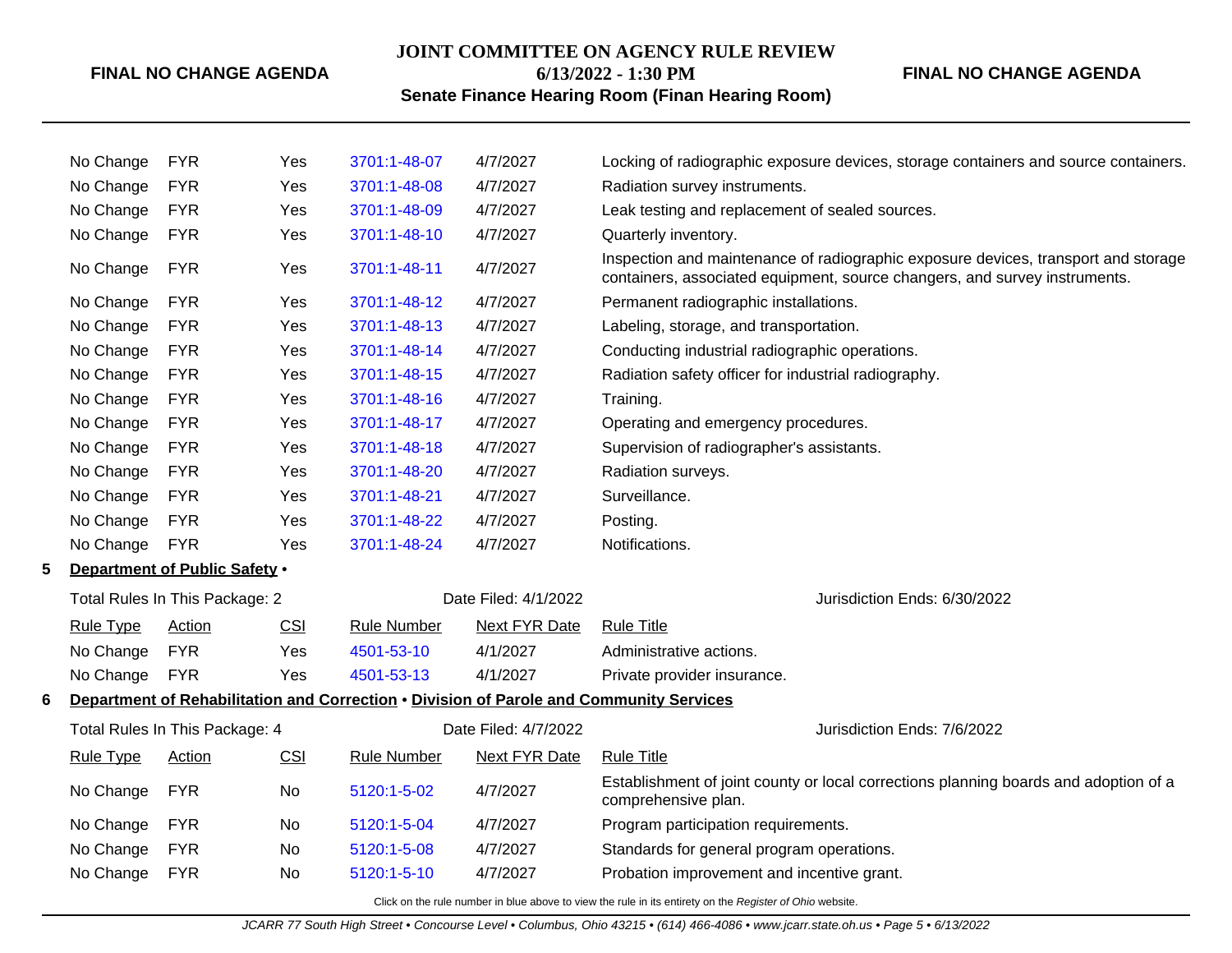## **JOINT COMMITTEE ON AGENCY RULE REVIEW 6/13/2022 - 1:30 PM Senate Finance Hearing Room (Finan Hearing Room)**

## **FINAL NO CHANGE AGENDA**

| $\overline{7}$<br>Ohio Environmental Protection Agency . |                  |                                     |            |                    |                       |                                                                                                          |
|----------------------------------------------------------|------------------|-------------------------------------|------------|--------------------|-----------------------|----------------------------------------------------------------------------------------------------------|
|                                                          |                  | Total Rules In This Package: 2      |            |                    | Date Filed: 4/6/2022  | Jurisdiction Ends: 7/5/2022                                                                              |
|                                                          | <b>Rule Type</b> | Action                              | CSI        | <b>Rule Number</b> | <b>Next FYR Date</b>  | <b>Rule Title</b>                                                                                        |
|                                                          | No Change        | <b>FYR</b>                          | Yes        | 3745-91-10         | 4/6/2027              | Drinking water source protection plan.                                                                   |
|                                                          | No Change        | <b>FYR</b>                          | Yes        | 3745-91-12         | 4/6/2027              | Certification by political subdivisions and investor-owned public utilities.                             |
| 8                                                        |                  | Ohio Medical Transportation Board . |            |                    |                       |                                                                                                          |
|                                                          |                  | Total Rules In This Package: 8      |            |                    | Date Filed: 3/23/2022 | Jurisdiction Ends: 6/21/2022                                                                             |
|                                                          | <b>Rule Type</b> | <b>Action</b>                       | <b>CSI</b> | <b>Rule Number</b> | <b>Next FYR Date</b>  | <b>Rule Title</b>                                                                                        |
|                                                          | No Change        | <b>FYR</b>                          | Yes        | 4766-3-05          | 3/1/2027              | Record keeping requirements.                                                                             |
|                                                          | No Change        | <b>FYR</b>                          | Yes        | 4766-3-06          | 3/1/2027              | Communication requirements.                                                                              |
|                                                          | No Change        | <b>FYR</b>                          | Yes        | 4766-3-07          | 3/1/2027              | Ambulette license plates.                                                                                |
|                                                          | No Change        | <b>FYR</b>                          | Yes        | 4766-3-08          | 3/1/2027              | Vehicle inspections and equipment requirements.                                                          |
|                                                          | No Change        | <b>FYR</b>                          | <b>Yes</b> | 4766-3-09          | 3/1/2027              | Maintenance documentation.                                                                               |
|                                                          | No Change        | <b>FYR</b>                          | Yes        | 4766-3-14          | 3/1/2027              | Regulations for out of state providers.                                                                  |
|                                                          | No Change        | <b>FYR</b>                          | Yes        | 4766-3-16          | 3/1/2027              | Investigations.                                                                                          |
|                                                          | No Change        | <b>FYR</b>                          | Yes        | 4766-3-17          | 3/1/2027              | Disciplinary grounds.                                                                                    |
| 9                                                        |                  | Ohio Medical Transportation Board . |            |                    |                       |                                                                                                          |
|                                                          |                  | Total Rules In This Package: 7      |            |                    | Date Filed: 3/23/2022 | Jurisdiction Ends: 6/21/2022                                                                             |
|                                                          | <b>Rule Type</b> | Action                              | CSI        | <b>Rule Number</b> | <b>Next FYR Date</b>  | <b>Rule Title</b>                                                                                        |
|                                                          | No Change        | <b>FYR</b>                          | Yes        | 4766-4-05          | 3/1/2027              | Record keeping requirements.                                                                             |
|                                                          | No Change        | <b>FYR</b>                          | Yes        | 4766-4-07          | 3/1/2027              | Health and safety requirements.                                                                          |
|                                                          | No Change        | <b>FYR</b>                          | Yes        | 4766-4-09          | 3/1/2027              | Maintenance documentation.                                                                               |
|                                                          | No Change        | <b>FYR</b>                          | Yes        | 4766-4-11          | 3/1/2027              | Use of lights and other warning devices.                                                                 |
|                                                          | No Change        | <b>FYR</b>                          | Yes        | 4766-4-14          | 3/1/2027              | Regulations for out of state providers.                                                                  |
|                                                          | No Change        | <b>FYR</b>                          | Yes        | 4766-4-16          | 3/1/2027              | Investigations.                                                                                          |
|                                                          | No Change        | <b>FYR</b>                          | Yes        | 4766-4-17          | 3/1/2027              | Disciplinary grounds.                                                                                    |
| 10                                                       |                  | Ohio Vision Professionals Board .   |            |                    |                       |                                                                                                          |
|                                                          |                  | Total Rules In This Package: 2      |            |                    | Date Filed: 4/8/2022  | Jurisdiction Ends: 7/7/2022                                                                              |
|                                                          | <b>Rule Type</b> | Action                              | CSI        | <b>Rule Number</b> | Next FYR Date         | <b>Rule Title</b>                                                                                        |
|                                                          |                  |                                     |            |                    |                       | Click on the rule number in blue above to view the rule in its entirety on the Register of Ohio website. |

JCARR 77 South High Street • Concourse Level • Columbus, Ohio 43215 • (614) 466-4086 • www.jcarr.state.oh.us • Page 6 • 6/13/2022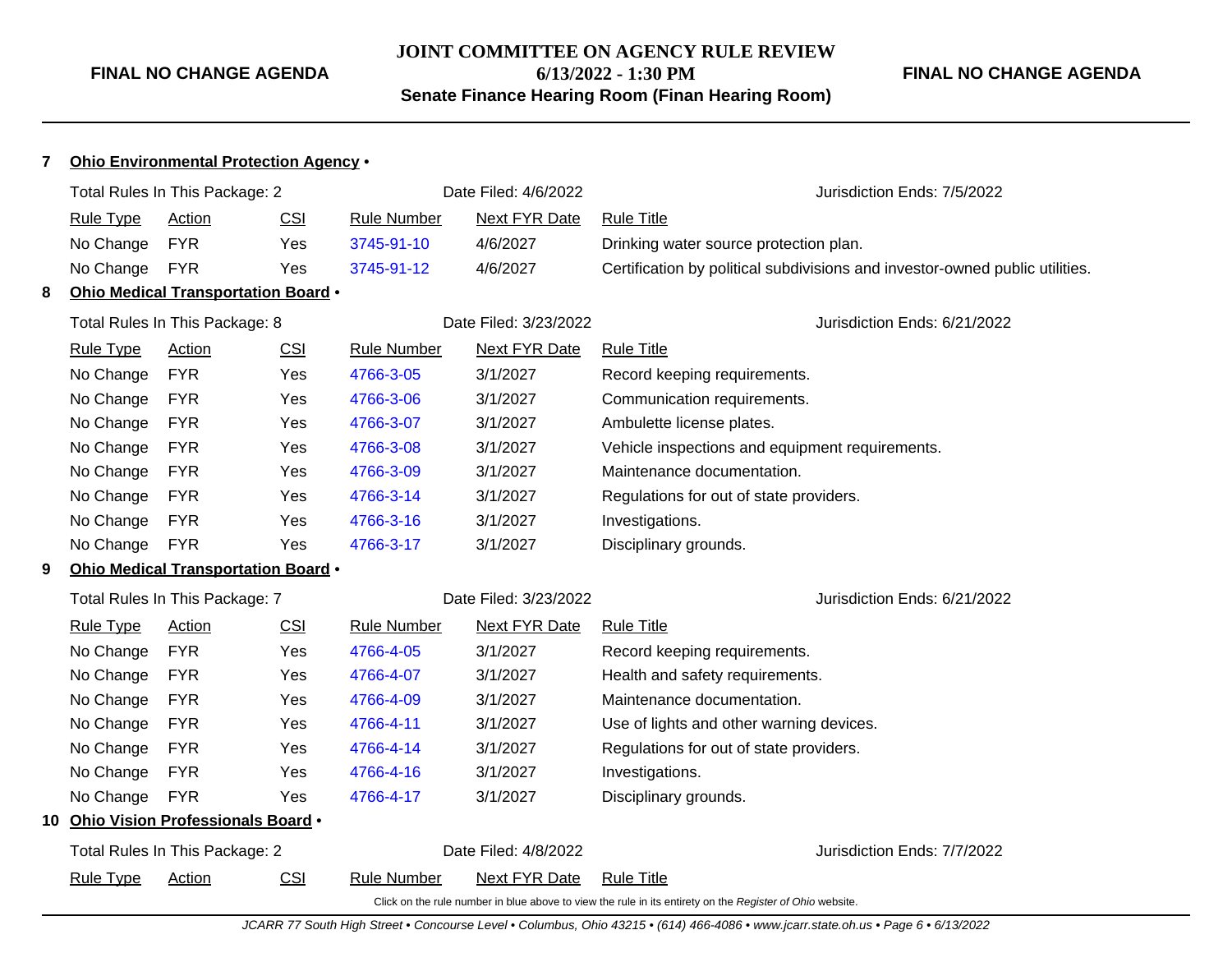## **JOINT COMMITTEE ON AGENCY RULE REVIEW**

**6/13/2022 - 1:30 PM**

## **Senate Finance Hearing Room (Finan Hearing Room)**

**FINAL NO CHANGE AGENDA**

| No Change                      | <b>FYR</b>                                         | Yes        | 4725-9-01            | 4/8/2027             | Hours required; study compliance year.                                                                                         |
|--------------------------------|----------------------------------------------------|------------|----------------------|----------------------|--------------------------------------------------------------------------------------------------------------------------------|
| No Change                      | <b>FYR</b>                                         | Yes        | 4725-9-04            | 4/8/2027             | Exemption from compliance.                                                                                                     |
|                                | 11 Public Utilities Commission of Ohio . Utilities |            |                      |                      |                                                                                                                                |
|                                | Total Rules In This Package: 20                    |            |                      | Date Filed: 4/7/2022 | Jurisdiction Ends: 7/6/2022                                                                                                    |
| <b>Rule Type</b>               | Action                                             | CSI        | <b>Rule Number</b>   | <b>Next FYR Date</b> | <b>Rule Title</b>                                                                                                              |
| No Change                      | <b>FYR</b>                                         | Yes        | 4901:1-2-01          | 4/7/2027             | Definitions.                                                                                                                   |
| No Change                      | <b>FYR</b>                                         | Yes        | 4901:1-2-02          | 4/7/2027             | Purpose and scope.                                                                                                             |
| No Change                      | <b>FYR</b>                                         | Yes        | 4901:1-2-03          | 4/7/2027             | Duties of the committee.                                                                                                       |
| No Change                      | <b>FYR</b>                                         | Yes        | 4901:1-2-04          | 4/7/2027             | Selection and duties of chairperson, vice chairperson, secretary, and coordinator.                                             |
| No Change                      | <b>FYR</b>                                         | Yes        | 4901:1-2-05          | 4/7/2027             | Meetings of the committee.                                                                                                     |
| No Change                      | <b>FYR</b>                                         | Yes        | 4901:1-2-06          | 4/7/2027             | Voting procedures.                                                                                                             |
| No Change                      | <b>FYR</b>                                         | Yes        | 4901:1-2-07          | 4/7/2027             | Types of meetings.                                                                                                             |
| No Change                      | <b>FYR</b>                                         | Yes        | 4901:1-2-08          | 4/7/2027             | Notice of meetings to the public.                                                                                              |
| No Change                      | <b>FYR</b>                                         | Yes        | 4901:1-2-09          | 4/7/2027             | Registration requirements.                                                                                                     |
| No Change                      | <b>FYR</b>                                         | Yes        | 4901:1-2-10          | 4/7/2027             | Service during the investigation of an alleged compliance failure.                                                             |
| No Change                      | <b>FYR</b>                                         | Yes        | 4901:1-2-11          | 4/7/2027             | Inquiry procedures.                                                                                                            |
| No Change                      | <b>FYR</b>                                         | Yes        | 4901:1-2-12          | 4/7/2027             | Guidelines for consistent application of fines and penalties.                                                                  |
| No Change                      | <b>FYR</b>                                         | Yes        | 4901:1-2-13          | 4/7/2027             | Notice of a completed report of inquiry.                                                                                       |
| No Change                      | <b>FYR</b>                                         | Yes        | 4901:1-2-14          | 4/7/2027             | Default.                                                                                                                       |
| No Change                      | <b>FYR</b>                                         | Yes        | 4901:1-2-15          | 4/7/2027             | Requests for reconsideration.                                                                                                  |
| No Change                      | <b>FYR</b>                                         | Yes        | 4901:1-2-16          | 4/7/2027             | Rehearing.                                                                                                                     |
| No Change                      | <b>FYR</b>                                         | Yes        | 4901:1-2-17          | 4/7/2027             | Hearings.                                                                                                                      |
| No Change                      | <b>FYR</b>                                         | Yes        | 4901:1-2-18          | 4/7/2027             | Payment of fines.                                                                                                              |
| No Change                      | <b>FYR</b>                                         | Yes        | 4901:1-2-19          | 4/7/2027             | Damage prevention grant program procedures.                                                                                    |
| No Change                      | <b>FYR</b>                                         | Yes        | 4901:1-2-20          | 4/7/2027             | Annual report to the general assembly.                                                                                         |
|                                | 12 Public Utilities Commission of Ohio . Utilities |            |                      |                      |                                                                                                                                |
| Total Rules In This Package: 3 |                                                    |            | Date Filed: 4/5/2022 |                      | Jurisdiction Ends: 7/4/2022                                                                                                    |
| <b>Rule Type</b>               | Action                                             | <u>CSI</u> | <b>Rule Number</b>   | <b>Next FYR Date</b> | <b>Rule Title</b>                                                                                                              |
| No Change                      | <b>FYR</b>                                         | Yes        | 4901:1-42-01         | 4/5/2027             | Definitions.                                                                                                                   |
| No Change                      | <b>FYR</b>                                         | Yes        | 4901:1-42-02         | 4/5/2027             | Purpose and scope.<br>Click on the rule number in blue above to view the rule in its entirety on the Register of Ohio website. |

JCARR 77 South High Street • Concourse Level • Columbus, Ohio 43215 • (614) 466-4086 • www.jcarr.state.oh.us • Page 7 • 6/13/2022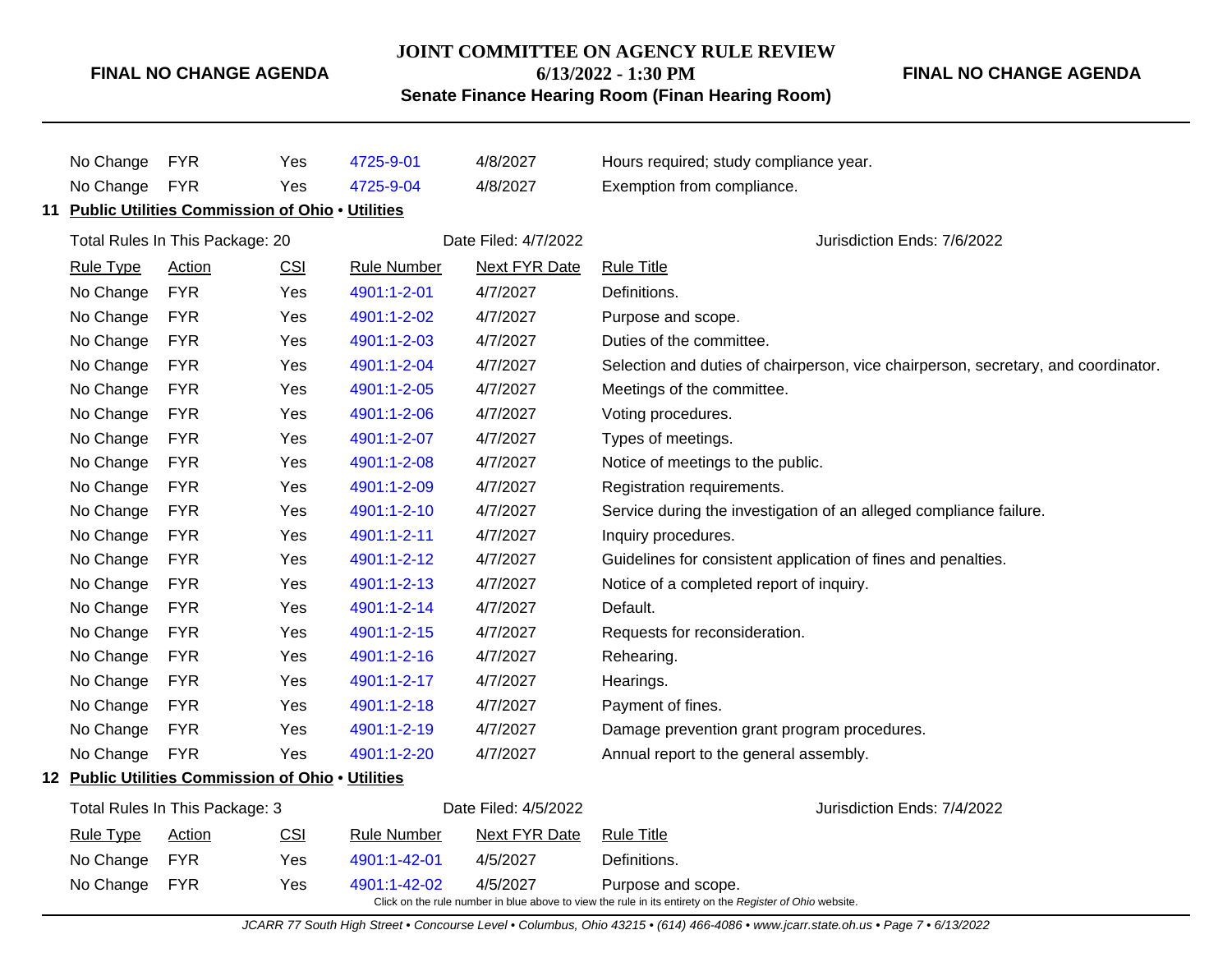## **JOINT COMMITTEE ON AGENCY RULE REVIEW 6/13/2022 - 1:30 PM**

**FINAL NO CHANGE AGENDA**

## **Senate Finance Hearing Room (Finan Hearing Room)**

| No Change FYR                                                                                            |                                         | Yes        | 4901:1-42-03       | 4/5/2027              | Requirements.                                                                                        |  |  |
|----------------------------------------------------------------------------------------------------------|-----------------------------------------|------------|--------------------|-----------------------|------------------------------------------------------------------------------------------------------|--|--|
| 13 State Cosmetology and Barber Board .                                                                  |                                         |            |                    |                       |                                                                                                      |  |  |
|                                                                                                          | Total Rules In This Package: 6          |            |                    | Date Filed: 3/18/2022 | Jurisdiction Ends: 6/16/2022                                                                         |  |  |
| <b>Rule Type</b>                                                                                         | <b>Action</b>                           | <b>CSI</b> | <b>Rule Number</b> | <b>Next FYR Date</b>  | <b>Rule Title</b>                                                                                    |  |  |
| No Change                                                                                                | <b>FYR</b>                              | Yes        | 4713-1-01          | 3/10/2027             | Definitions.                                                                                         |  |  |
| No Change                                                                                                | <b>FYR</b>                              | Yes        | 4713-1-09          | 3/10/2027             | Animals forbidden in salons, barber shops, tanning facilities, schools and in the board.             |  |  |
| No Change                                                                                                | <b>FYR</b>                              | Yes        | 4713-1-10          | 3/10/2027             | Inspection and investigation.                                                                        |  |  |
| No Change                                                                                                | <b>FYR</b>                              | Yes        | 4713-1-13          | 3/10/2027             | State cosmetology and barber board policy concerning access to confidential personal<br>information. |  |  |
| No Change                                                                                                | <b>FYR</b>                              | Yes        | 4713-1-14          | 3/10/2027             | Trafficking education.                                                                               |  |  |
| No Change                                                                                                | <b>FYR</b>                              | Yes        | 4713-1-15          | 3/10/2027             | Fines, requests for extension of payment, penalties, and interest.                                   |  |  |
|                                                                                                          | 14 State Cosmetology and Barber Board . |            |                    |                       |                                                                                                      |  |  |
|                                                                                                          | Total Rules In This Package: 1          |            |                    | Date Filed: 3/17/2022 | Jurisdiction Ends: 6/15/2022                                                                         |  |  |
| <b>Rule Type</b>                                                                                         | Action                                  | <b>CSI</b> | <b>Rule Number</b> | Next FYR Date         | <b>Rule Title</b>                                                                                    |  |  |
| No Change                                                                                                | <b>FYR</b>                              | Yes        | 4713-3-01          | 3/10/2027             | Opening school package.                                                                              |  |  |
|                                                                                                          | 15 State Cosmetology and Barber Board . |            |                    |                       |                                                                                                      |  |  |
|                                                                                                          | Total Rules In This Package: 7          |            |                    | Date Filed: 3/21/2022 | Jurisdiction Ends: 6/19/2022                                                                         |  |  |
| <b>Rule Type</b>                                                                                         | Action                                  | <b>CSI</b> | <b>Rule Number</b> | Next FYR Date         | <b>Rule Title</b>                                                                                    |  |  |
| No Change                                                                                                | <b>FYR</b>                              | Yes        | 4713-5-02          | 3/10/2027             | Program requirements.                                                                                |  |  |
| No Change                                                                                                | <b>FYR</b>                              | Yes        | 4713-5-03          | 3/10/2027             | Required course curriculum.                                                                          |  |  |
| No Change                                                                                                | <b>FYR</b>                              | Yes        | 4713-5-06          | 3/10/2027             | Hours awarded.                                                                                       |  |  |
| No Change                                                                                                | <b>FYR</b>                              | Yes        | 4713-5-10          | 3/10/2027             | Records and reports.                                                                                 |  |  |
| No Change                                                                                                | <b>FYR</b>                              | Yes        | 4713-5-11          | 3/10/2027             | Final training records.                                                                              |  |  |
| No Change                                                                                                | <b>FYR</b>                              | Yes        | 4713-5-14          | 3/10/2027             | Discontinuance/closure of operation.                                                                 |  |  |
| No Change                                                                                                | <b>FYR</b>                              | Yes        | 4713-5-24          | 3/10/2027             | Expiration of hours.                                                                                 |  |  |
|                                                                                                          | 16 State Cosmetology and Barber Board . |            |                    |                       |                                                                                                      |  |  |
|                                                                                                          | Total Rules In This Package: 3          |            |                    | Date Filed: 3/21/2022 | Jurisdiction Ends: 6/19/2022                                                                         |  |  |
| <b>Rule Type</b>                                                                                         | Action                                  | CSI        | <b>Rule Number</b> | Next FYR Date         | <b>Rule Title</b>                                                                                    |  |  |
| No Change                                                                                                | <b>FYR</b>                              | Yes        | 4713-6-01          | 3/10/2027             | Internship program definitions.                                                                      |  |  |
| Click on the rule number in blue above to view the rule in its entirety on the Register of Ohio website. |                                         |            |                    |                       |                                                                                                      |  |  |

JCARR 77 South High Street • Concourse Level • Columbus, Ohio 43215 • (614) 466-4086 • www.jcarr.state.oh.us • Page 8 • 6/13/2022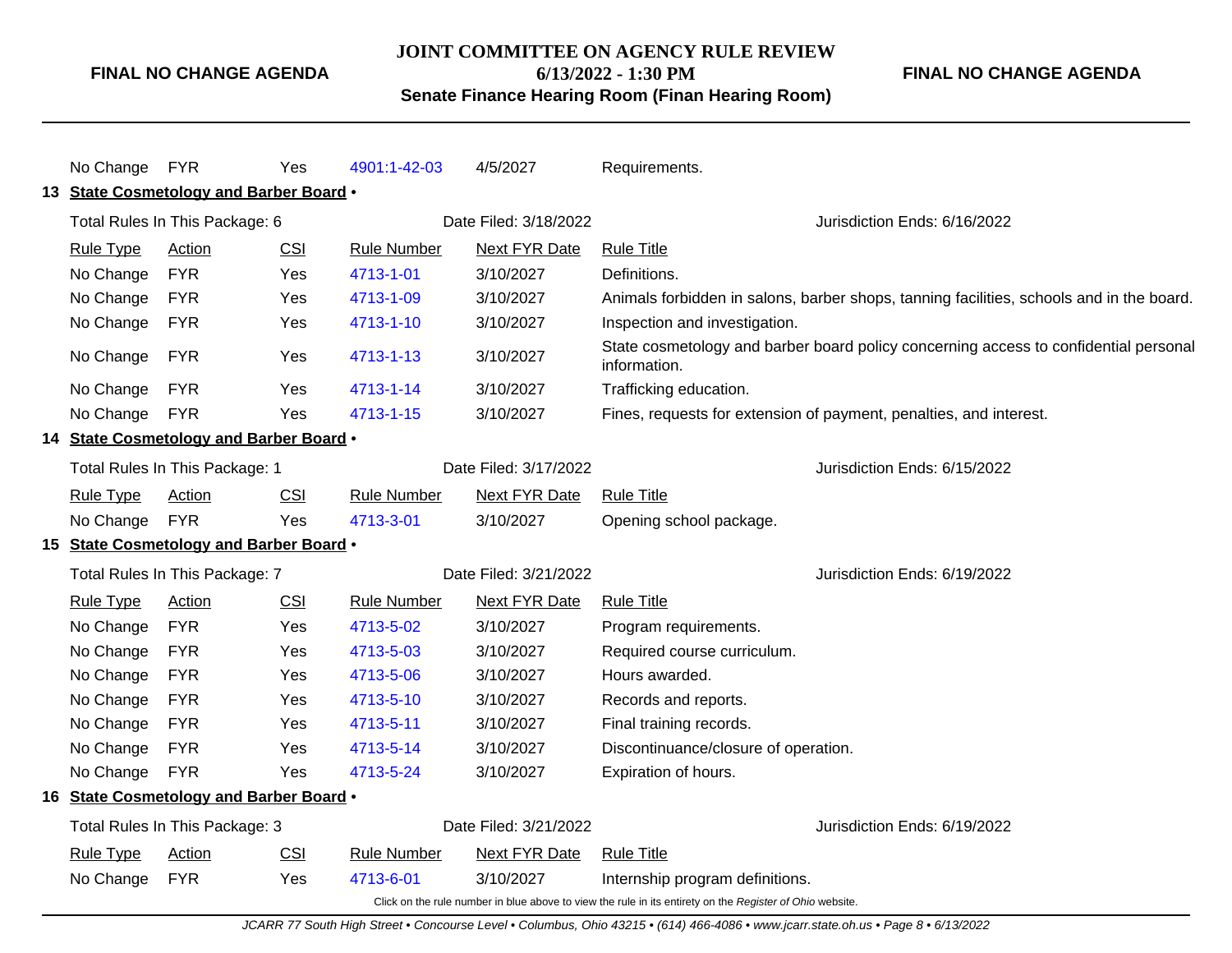#### **JOINT COMMITTEE ON AGENCY RULE REVIEW**

**6/13/2022 - 1:30 PM**

**FINAL NO CHANGE AGENDA**

**Senate Finance Hearing Room (Finan Hearing Room)**

No Change FYR Yes [4713-6-04](http://www.registerofohio.state.oh.us/jsps/publicdisplayrules/processPublicDisplayRules.jsp?entered_rule_no=4713-6-04&doWhat=GETBYRULENUM&raID=0) 3/10/2027 School-salon internship agreement. No Change FYR Yes [4713-6-05](http://www.registerofohio.state.oh.us/jsps/publicdisplayrules/processPublicDisplayRules.jsp?entered_rule_no=4713-6-05&doWhat=GETBYRULENUM&raID=0) 3/10/2027 Student identification. **17 State Cosmetology and Barber Board** • Total Rules In This Package: 1 **Date Filed: 3/21/2022** Jurisdiction Ends: 6/19/2022 Rule Type Action CSI Rule Number Next FYR Date Rule Title No Change FYR Yes [4713-7-13](http://www.registerofohio.state.oh.us/jsps/publicdisplayrules/processPublicDisplayRules.jsp?entered_rule_no=4713-7-13&doWhat=GETBYRULENUM&raID=0) 3/10/2027 Eligibility of graduates of managing programs for advanced practice examination. **18 State Cosmetology and Barber Board** • Total Rules In This Package: 5 Date Filed: 3/22/2022 Jurisdiction Ends: 6/20/2022 Rule Type Action CSI Rule Number Next FYR Date Rule Title No Change FYR Yes [4713-8-03](http://www.registerofohio.state.oh.us/jsps/publicdisplayrules/processPublicDisplayRules.jsp?entered_rule_no=4713-8-03&doWhat=GETBYRULENUM&raID=0) 3/10/2027 Standards relating to competent practice as a cosmetologist. No Change FYR Yes [4713-8-04](http://www.registerofohio.state.oh.us/jsps/publicdisplayrules/processPublicDisplayRules.jsp?entered_rule_no=4713-8-04&doWhat=GETBYRULENUM&raID=0) 3/10/2027 Standards relating to competent practice as an esthetician. No Change FYR Yes [4713-8-05](http://www.registerofohio.state.oh.us/jsps/publicdisplayrules/processPublicDisplayRules.jsp?entered_rule_no=4713-8-05&doWhat=GETBYRULENUM&raID=0) 3/10/2027 Standards relating to competent practice as a hair designer. No Change FYR Yes [4713-8-07](http://www.registerofohio.state.oh.us/jsps/publicdisplayrules/processPublicDisplayRules.jsp?entered_rule_no=4713-8-07&doWhat=GETBYRULENUM&raID=0) 3/10/2027 Standards relating to competent practice as a manicurist. No Change FYR Yes [4713-8-11](http://www.registerofohio.state.oh.us/jsps/publicdisplayrules/processPublicDisplayRules.jsp?entered_rule_no=4713-8-11&doWhat=GETBYRULENUM&raID=0) 3/10/2027 Standards relating to competent practice as a boutique services registration holder. **19 State Cosmetology and Barber Board** • Total Rules In This Package: 2 Date Filed: 3/22/2022 Jurisdiction Ends: 6/20/2022 Rule Type Action CSI Rule Number Next FYR Date Rule Title No Change FYR Yes [4713-13-02](http://www.registerofohio.state.oh.us/jsps/publicdisplayrules/processPublicDisplayRules.jsp?entered_rule_no=4713-13-02&doWhat=GETBYRULENUM&raID=0) 3/10/2027 Independent contractor. No Change FYR Yes [4713-13-07](http://www.registerofohio.state.oh.us/jsps/publicdisplayrules/processPublicDisplayRules.jsp?entered_rule_no=4713-13-07&doWhat=GETBYRULENUM&raID=0) 3/10/2027 Employee/employer infection control responsibility. **20 State Cosmetology and Barber Board** • Total Rules In This Package: 2 **Date Filed: 3/22/2022** Jurisdiction Ends: 6/20/2022 Rule Type Action CSI Rule Number Next FYR Date Rule Title No Change FYR Yes [4713-15-01](http://www.registerofohio.state.oh.us/jsps/publicdisplayrules/processPublicDisplayRules.jsp?entered_rule_no=4713-15-01&doWhat=GETBYRULENUM&raID=0) 3/10/2027 General infection control. No Change FYR Yes [4713-15-05](http://www.registerofohio.state.oh.us/jsps/publicdisplayrules/processPublicDisplayRules.jsp?entered_rule_no=4713-15-05&doWhat=GETBYRULENUM&raID=0) 3/10/2027 Proper protection of neck. **21 State Cosmetology and Barber Board** • Total Rules In This Package: 6 **Date Filed: 3/22/2022** Jurisdiction Ends: 6/20/2022 Rule Type Action CSI Rule Number Next FYR Date Rule Title No Change FYR Yes [4713-21-02](http://www.registerofohio.state.oh.us/jsps/publicdisplayrules/processPublicDisplayRules.jsp?entered_rule_no=4713-21-02&doWhat=GETBYRULENUM&raID=0) 3/10/2027 Definitions.